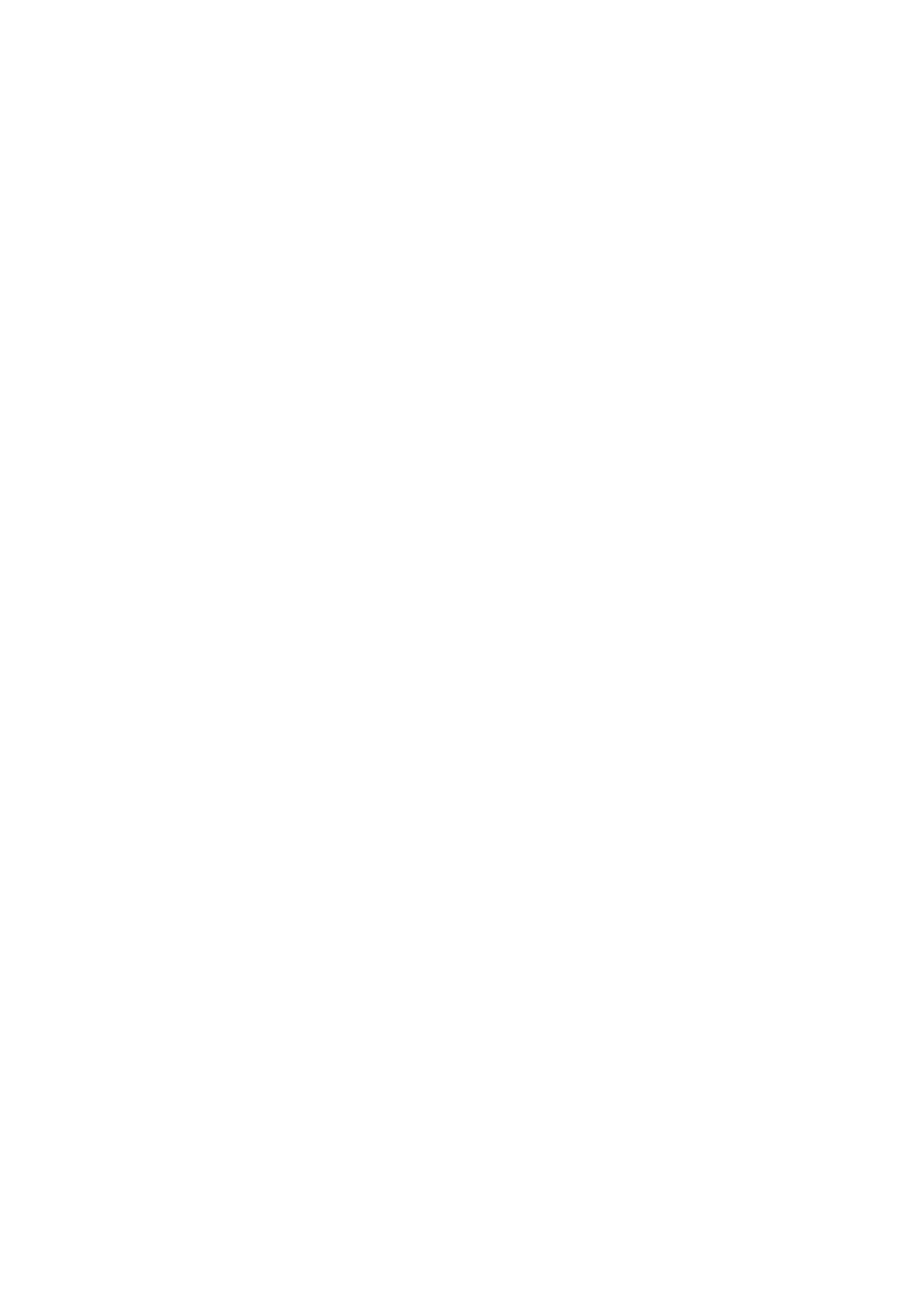#### **ANNEX**

## **GUIDELINES FOR VOLUNTARY USE OF THE SHIP ENERGY EFFICIENCY OPERATIONAL INDICATOR (EEOI)**

1 The Conference of Parties to the International Convention for the Prevention of Pollution from Ships, 1973, as modified by the Protocol of 1978 relating thereto, held from 15 to 26 September 1997 in conjunction with the Marine Environment Protection Committee's fortieth session, adopted Conference resolution 8, on  $CO<sub>2</sub>$  emissions from ships.

2 IMO Assembly resolution A.963(23) on IMO policies and practices related to the reduction of greenhouse gas emissions from ships urged the Marine Environment Protection Committee (MEPC) to identify and develop the mechanism or mechanisms needed to achieve the limitation or reduction of Greenhouse Gas (GHG) emissions from international shipping and, in doing so, to give priority to the establishment of a GHG baseline; and the development of a methodology to describe the GHG efficiency of a ship in terms of GHG emission indicator for that ship.

3 As urged by the Assembly, MEPC 53 approved Interim Guidelines for Voluntary Ship CO<sub>2</sub> Emission Index for Use in Trials.

4 These Guidelines can be used to establish a consistent approach for voluntary use of an EEOI, which will assist shipowners, ship operators and parties concerned in the evaluation of the performance of their fleet with regard to  $CO<sub>2</sub>$  emissions. As the amount of  $CO<sub>2</sub>$  emitted from a ship is directly related to the consumption of bunker fuel oil, the EEOI can also provide useful information on a ship's performance with regard to fuel efficiency.

5 These Guidelines may be updated periodically, to take account of:

- Operational experiences from use of the indicator for different ship types, as reported to MEPC by industry organizations and Administrations; and
- Any other relevant developments.

6 Industry organizations and interested Administrations are invited to promote the use of the attached Guidelines or equivalent approaches and their incorporation in company and ship environmental management plans. In addition, they are invited to report their experience in applying the EEOI concept back to MEPC.

7 In addition to these Guidelines, due account should be taken of the pertinent clauses within the ISM Code in voluntary basis along with reference to relevant industry guidance on the management and reduction of  $CO<sub>2</sub>$  emissions.

\* \* \*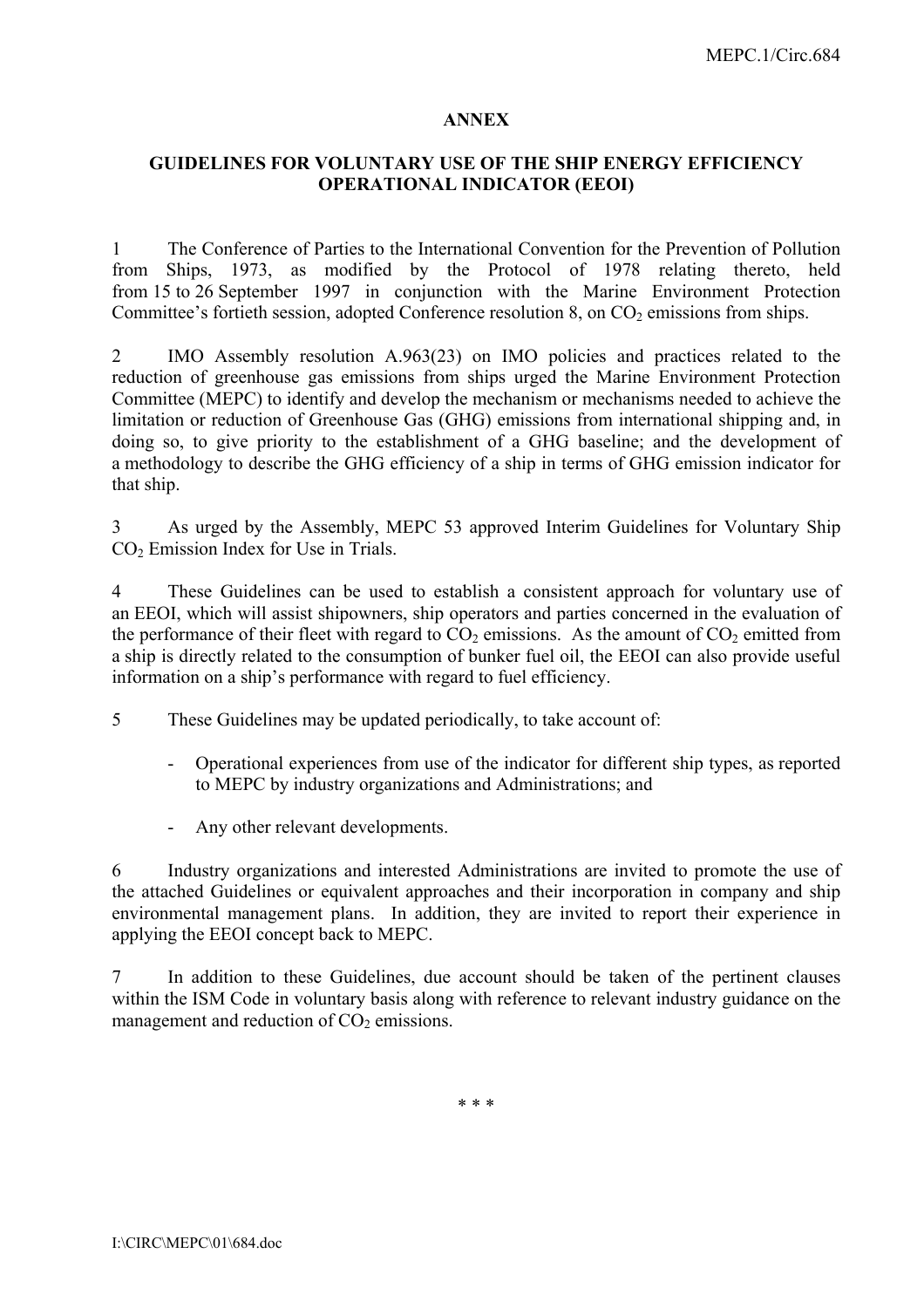### ANNEX

## **GUIDELINES FOR VOLUNTARY USE OF THE SHIP ENERGY EFFICIENCY OPERATIONAL INDICATOR (EEOI)**

|                 | <b>INTRODUCTION</b>                                                                               |                |  |  |
|-----------------|---------------------------------------------------------------------------------------------------|----------------|--|--|
| $\overline{2}$  | <b>OBJECTIVES</b>                                                                                 |                |  |  |
| 3               | <b>DEFINITIONS</b>                                                                                |                |  |  |
| 3.1             | Indicator definition                                                                              | $\overline{4}$ |  |  |
| 3.2             | Fuel consumption                                                                                  | 5              |  |  |
| 3.3             | Distance sailed                                                                                   | 5              |  |  |
| 3.4             | Ship and cargo types                                                                              | 5              |  |  |
| 3.5             | Cargo mass carried or work done                                                                   |                |  |  |
| 3.6             | Voyage                                                                                            |                |  |  |
| 4               | ESTABLISHING ENERGY EFFICIENCY OPERATIONAL<br><b>INDICATOR (EEOI)</b>                             | 6              |  |  |
| 5               | <b>DATA RECORDING AND REPORTING PROCEDURES</b>                                                    | 6              |  |  |
| 6               | <b>MONITORING AND VERIFICATION</b>                                                                |                |  |  |
| 6.1             | General                                                                                           |                |  |  |
| 6.2             | Rolling average indicator                                                                         |                |  |  |
| 7               | <b>USE OF GUIDELINES</b>                                                                          |                |  |  |
| <b>APPENDIX</b> | <b>Calculation of Energy Efficiency Operational Indicator (EEOI) based</b><br>on operational data |                |  |  |

# **Contents**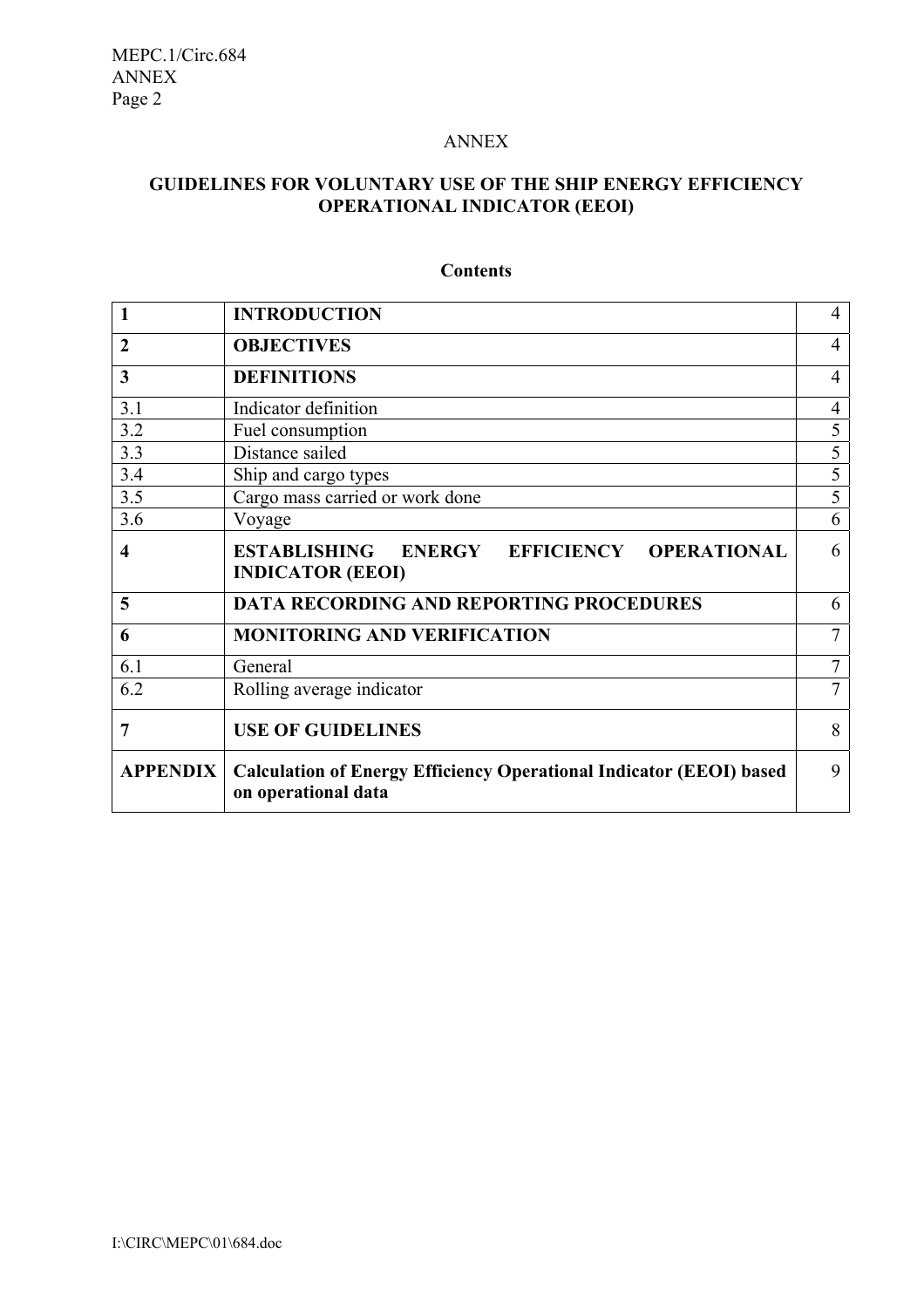### **1 INTRODUCTION**

In 1997 IMO adopted a resolution on  $CO_2$  emissions from ships<sup>1</sup>.

IMO Assembly further adopted resolution A.963(23) on IMO policies and practices related to the reduction of greenhouse gas emissions from ships, which requests the MEPC to develop a greenhouse gas emission index for ships, and guidelines for use of that index.

This document constitutes the Guidelines for the use of an Energy Efficiency Operational Indicator (EEOI) for ships. It sets out:

- what the objectives of the IMO  $CO<sub>2</sub>$  emissions indicator are;
- how a ship's  $CO<sub>2</sub>$  performance should be measured; and
- how the index could be used to promote low-emission shipping, in order to help limit the impact of shipping on global climate change.

### **2 OBJECTIVES**

The objective of these Guidelines is to provide the users with assistance in the process of establishing a mechanism to achieve the limitation or reduction of greenhouse gas emissions from ships in operation.

These Guidelines present the concept of an indicator for the energy efficiency of a ship in operation, as an expression of efficiency expressed in the form of  $CO<sub>2</sub>$  emitted per unit of transport work. The Guidelines are intended to provide an example of a calculation method which could be used as an objective, performance-based approach to monitoring the efficiency of a ship's operation.

These Guidelines are recommendatory in nature and present a possible use of an operational indicator. However, shipowners, ship operators and parties concerned are invited to implement either these Guidelines or an equivalent method in their environmental management systems and consider adoption of the principles herein when developing plans for performance monitoring.

## **3 DEFINITIONS**

### **3.1 Indicator definition**

In its most simple form *the Energy Efficiency Operational Indicator* is defined as the ratio of mass of  $CO<sub>2</sub>(M)$  emitted per unit of transport work:

Indicator  $= M\text{co}/(\text{transport work})$ 

For more details of indicator calculation, see 3.2 to 3.4 and Appendix 1.

 $\,1\,$ Resolution 8 of the 1997 International Conference of Parties to MARPOL 73/78.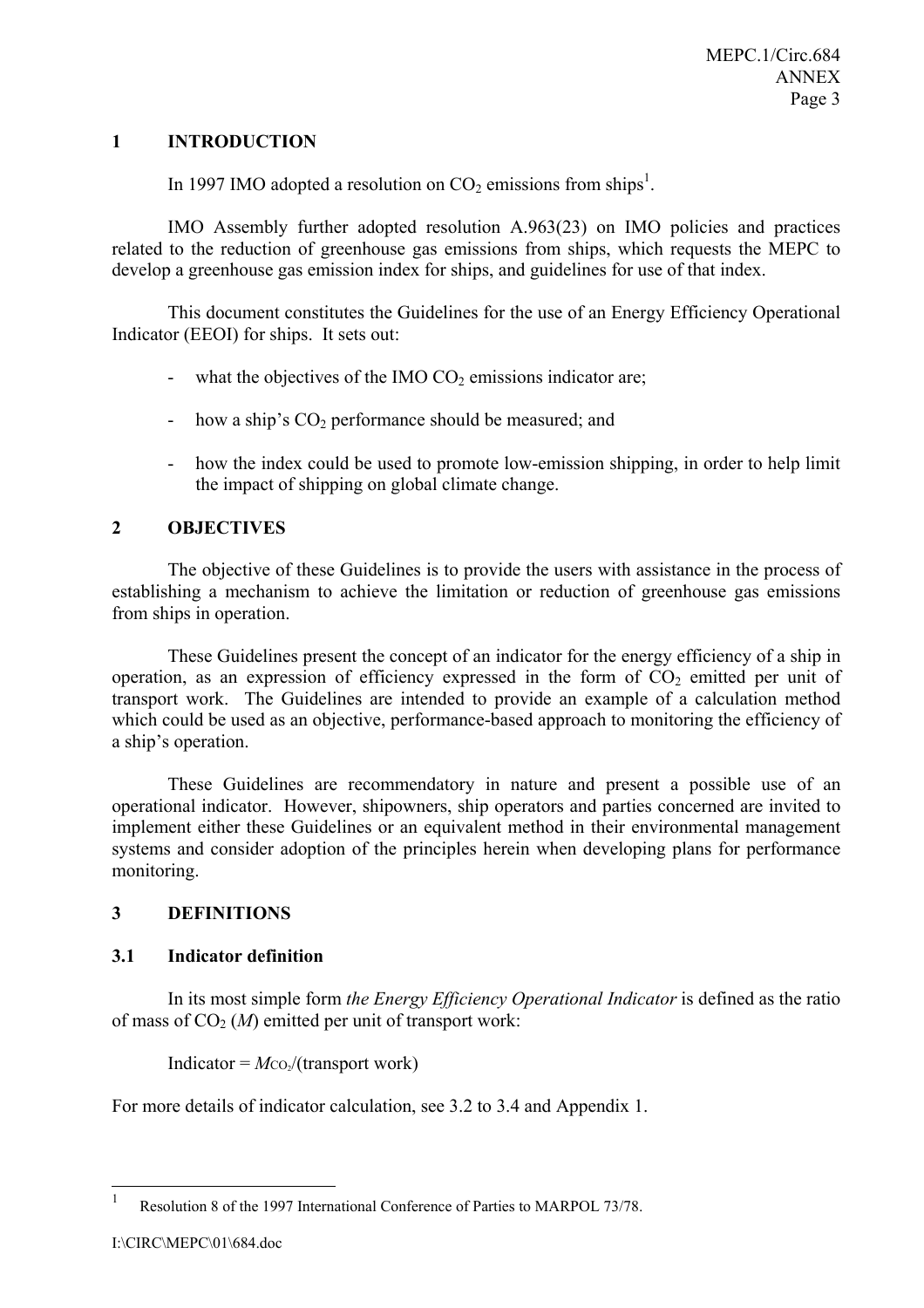MEPC.1/Circ.684 ANNEX Page 4

## **3.2 Fuel consumption**

*Fuel consumption*, FC, is defined as all fuel consumed at sea and in port or for a voyage or period in question, e.g., a day, by main and auxiliary engines including boilers and incinerators.

## **3.3 Distance sailed**

*Distance sailed* means the actual distance sailed in nautical miles (deck log-book data) for the voyage or period in question.

### **3.4 Ship and cargo types**

The Guidelines are applicable for all ships performing transport work.

- .1 Ships:
	- dry cargo carriers
	- tankers
	- gas tankers
	- containerships
	- ro-ro cargo ships
	- general cargo ships
	- passenger ships including ro-ro passenger ships
- .2 Cargo:

Cargo includes but not limited to:

all gas, liquid and solid bulk cargo, general cargo, containerized cargo (including the return of empty units), break bulk, heavy lifts, frozen and chilled goods, timber and forest products, cargo carried on freight vehicles, cars and freight vehicles on ro-ro ferries and passengers (for passenger and ro-ro passenger ships)

## **3.5 Cargo Mass Carried or Work Done**

In general, cargo mass carries or work done is expressed as follows:

- .1 for dry cargo carriers, liquid tankers, gas tankers, ro-ro cargo ships and general cargo ships, metric tonnes (*t*) of the cargo carried should be used;
- .2 for containerships carrying solely containers, number of containers (TEU) or metric tons (*t*) of the total mass of cargo and containers should be used;
- .3 for ships carrying a combination of containers and other cargoes, a TEU mass of 10 t could be applied for loaded TEUs and 2 t for empty TEUs; and
- .4 for passenger ships, including ro-ro passenger ships, number of passengers or gross tonnes of the ship should be used;

In some particular cases, work done can be expressed as follows:

.5 for car ferries and car carriers, number of car units or occupied lane metres;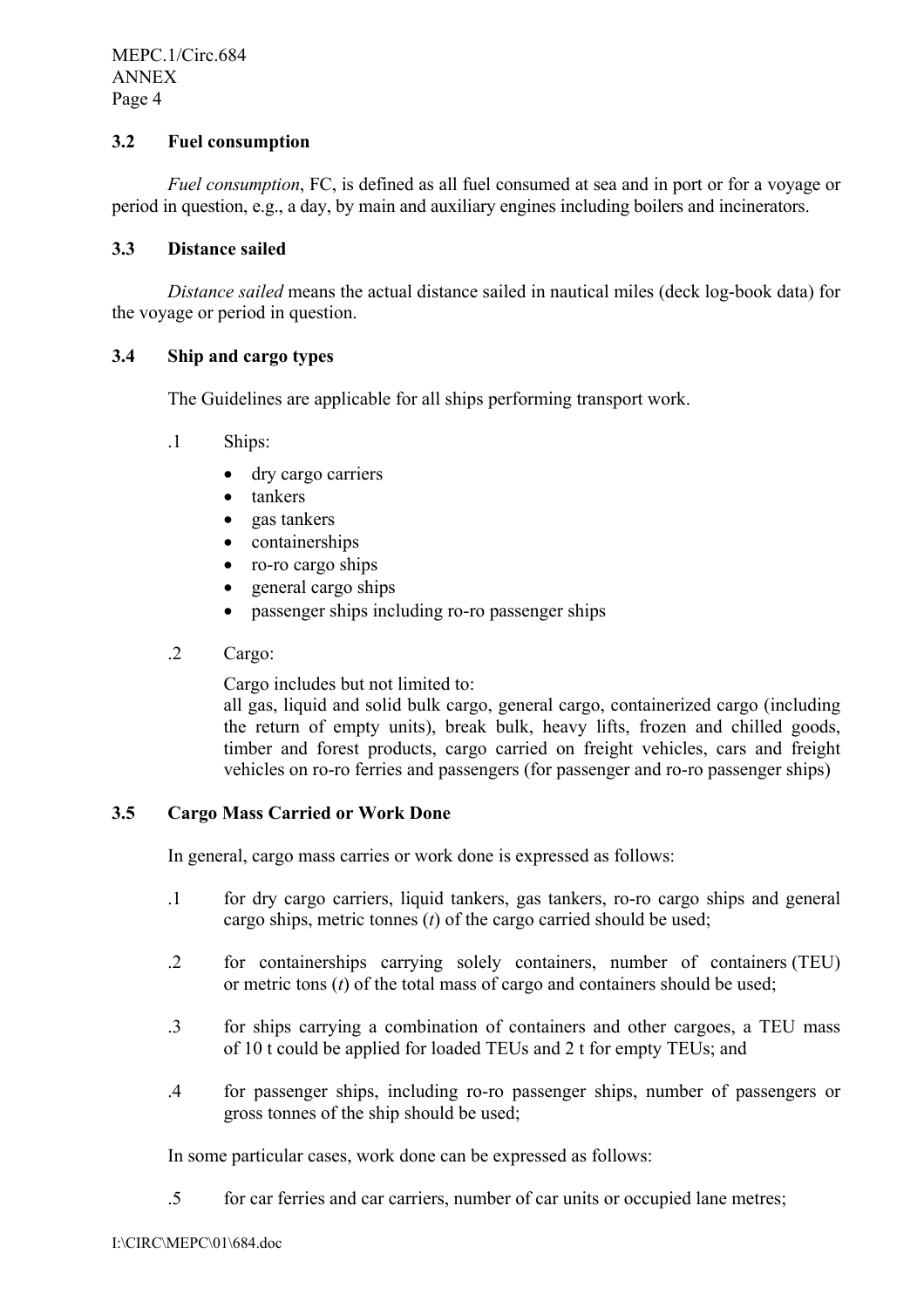- .6 for containerships, number of TEUs (empty or full); and
- .7 for railway and ro-ro vessels, number of railway cars and freight vehicles, or occupied lane metres.

For vessels such as, for example, certain ro-ro vessels, which carry a mixture of passengers in cars, foot passengers and freight, operators may wish to consider some form of weighted average based on the relative significance of these trades for their particular service or the use of other parameters or indicators as appropriate.

### **3.6 Voyage**

*Voyage* generally means the period between a departure from a port to the departure from the next port. Alternative definitions of a voyage could also be acceptable.

## **4 ESTABLISHING AN ENERGY EFFICIENCY OPERATIONAL INDICATOR (EEOI)**

The EEOI should be a representative value of the energy efficiency of the ship operation over a consistent period which represents the overall trading pattern of the vessel. Guidance on a basic calculation procedure for a generic EEOI is provided in the Appendix.

In order to establish the EEOI, the following main steps will generally be needed:

- .1 define the period for which the EEOI is calculated\* ;
- .2 define data sources for data collection;
- .3 collect data;
- .4 convert data to appropriate format; and
- .5 calculate EEOI.
- \* Ballast voyages, as well as voyages which are not used for transport of cargo, such as voyage for docking service, should also be included. Voyages for the purpose of securing the safety of a ship or saving life at sea should be excluded.

## **5 GENERAL DATA RECORDING AND DOCUMENTATION PROCEDURES**

Ideally, the data recording method used should be uniform so that information can be easily collated and analysed to facilitate the extraction of the required information. The collection of data from ships should include the distance travelled, the quantity and type of fuel used, and all fuel information that may affect the amount of carbon dioxide emitted. For example, fuel information is provided on the bunker delivery notes that are required under regulation 18 of MARPOL Annex VI.

If the example formula given in the Appendix is used, then the unit used for distance travelled and quantity of fuel should be expressed in nautical miles and metric tonnes. The work done can be expressed using units appropriate for the ship type in paragraph 3.5.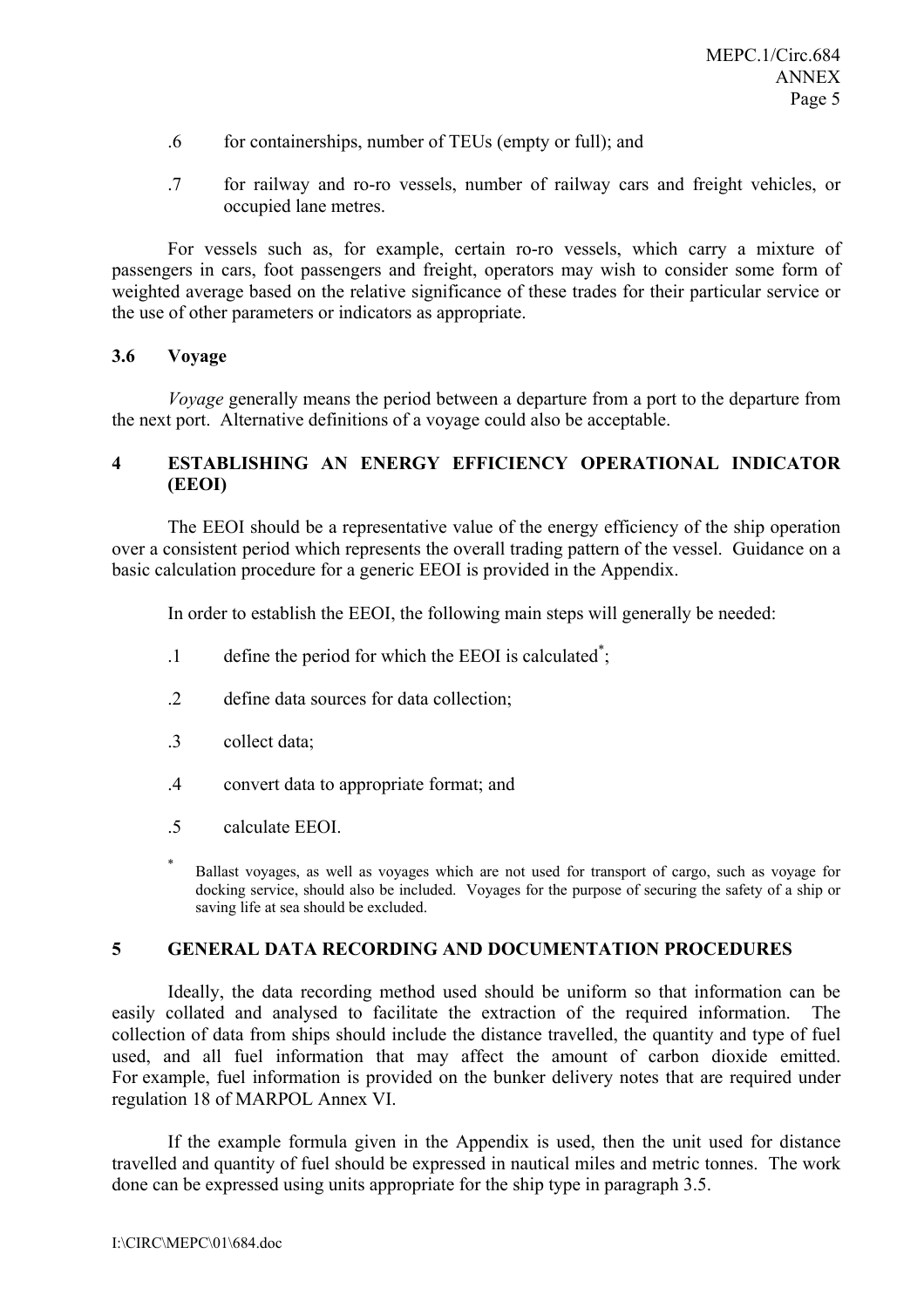MEPC.1/Circ.684 ANNEX Page 6

It is important that sufficient information is collected on the ship with regard to fuel type and quantity, distance travelled and cargo type so that a realistic assessment can be generated.

The distance travelled should be calculated by actual distance travelled, as contained in the ship's log-book.

Amount and type of fuel used (bunker delivery notes) and distance travelled (according to the ship's log-book) could be documented by the ship based either on the example described in the Appendix or on an equivalent company procedure.

## **6 MONITORING AND VERIFICATION**

### **6.1 General**

Documented procedures to monitor and measure, on a regular basis, should be developed and maintained. Elements to be considered when establishing procedures for monitoring could include:

- identification of operations/activities with impact on the performance;
- identification of data sources and measurements that are necessary, and specification of the format;
- identification of frequency and personnel performing measurements; and
- maintenance of quality control procedures for verification procedures.

The results of this type of self-assessment could be reviewed and used as indicators of the System's success and reliability, as well as identifying those areas in need of corrective action or improvement.

It is important that the source of figures established are properly recorded, the basis on which figures have been calculated and any decisions on difficult or grey areas of data. This will provide assistance on areas for improvement and be helpful for any later analysis.

In order to avoid unnecessary administrative burdens on ships' staff, it is recommended that monitoring of an EEOI should be carried out by shore staff, utilizing data obtained from existing required records such as the official and engineering log-books and oil record books, etc. The necessary data could be obtained during internal audits under the ISM Code, routine visits by superintendents, etc.

### **6.2 Rolling average indicator**

As a ship energy efficiency management tool, the rolling average indicator, when used, should be calculated by use of a methodology whereby the minimum period of time or a number of voyages that is statistically relevant is used as appropriate. "Statistically relevant" means that the period set as standard for each individual ship should remain constant and be wide enough so the accumulated data mass reflects a reasonable mean value for operation of the ship in question over the selected period.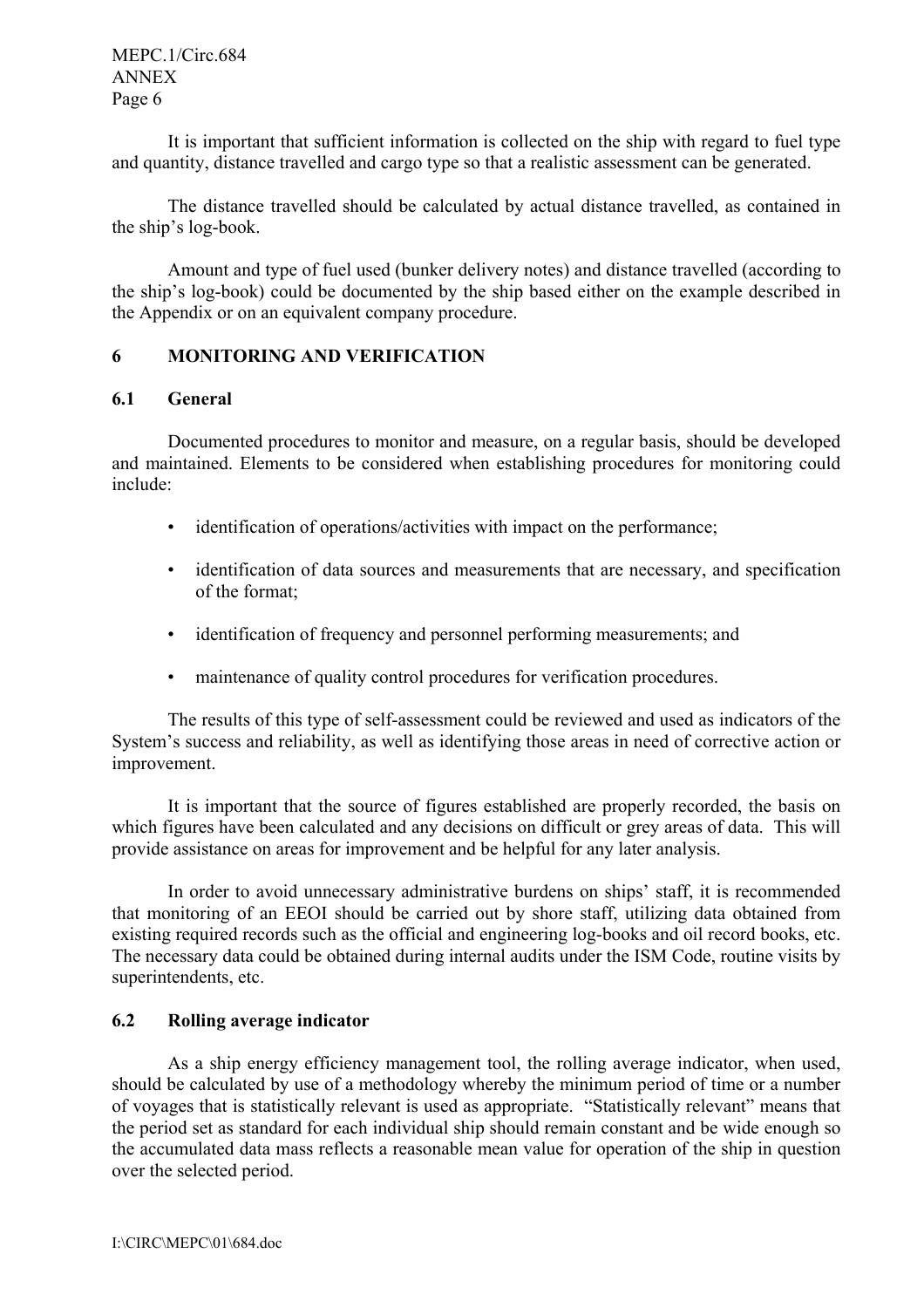### **7 USE OF GUIDELINES**

Methodology and use of EEOI, as described in these Guidelines, provide an example of a transparent and recognized approach for assessment of the GHG efficiency of a ship with respect to  $CO<sub>2</sub>$  emissions. The Guidelines are considered to be suitable for implementation within a company environmental management system.

Implementation of the EEOI in an established environmental management system should be performed in line with the implementation of any other chosen indicator and follow the main elements of the recognized standards (planning, implementation and operation, checking and corrective action, management review).

When using the EEOI as a performance indicator, the indicator could provide a basis for consideration of both current performance and trends over time.

One approach could be to set internal performance criteria and targets based on the EEOI data.

\* \* \*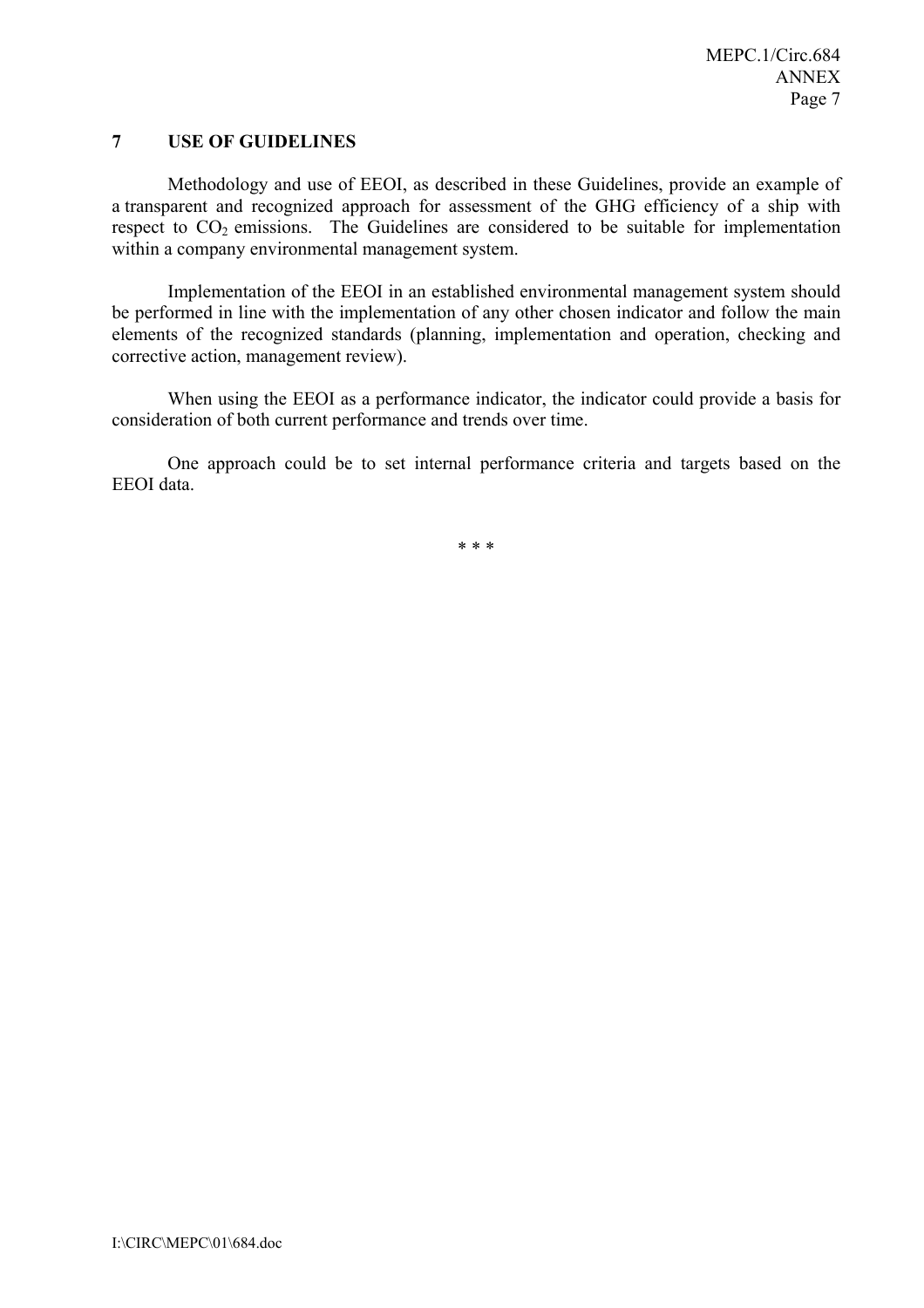#### APPENDIX

## **CALCULATION OF ENERGY EFFICIENCY OPERATIONAL INDICATOR (EEOI) BASED ON OPERATIONAL DATA**

#### **1 General**

 The objective of the Appendix is to provide guidance on calculation of the Energy Efficiency Operational Indicator (EEOI) based on data from the operation of the ship.

#### **2 Data sources**

 Primary data sources selected could be the ship's log-book (bridge log-book, engine log-book, deck log-book and other official records).

#### **3** Fuel mass to  $CO<sub>2</sub>$  mass conversion factors  $(C_F)$

*C<sub>F</sub>* is a non-dimensional conversion factor between fuel consumption measured in g and  $CO<sub>2</sub>$  emission also measured in g based on carbon content. The value of  $C<sub>F</sub>$  is as follows:

| Type of fuel                      | Reference                       | Carbon  | $C_F$                          |
|-----------------------------------|---------------------------------|---------|--------------------------------|
|                                   |                                 | content | $(t$ -CO <sub>2</sub> /t-Fuel) |
| 1. Diesel/Gas Oil                 | ISO 8217 Grades DMX through DMC | 0.875   | 3.206000                       |
| 2. Light Fuel Oil (LFO)           | ISO 8217 Grades RMA through RMD | 0.86    | 3.151040                       |
| 3. Heavy Fuel Oil<br>(HFO)        | ISO 8217 Grades RME through RMK | 0.85    | 3.114400                       |
| 4. Liquified Petroleum            | Propane                         | 0.819   | 3.000000                       |
| Gas (LPG)                         | <b>Butane</b>                   | 0.827   | 3.030000                       |
| 5. Liquified Natural Gas<br>(LNG) |                                 | 0.75    | 2.750000                       |

### **4 Calculation of EEOI**

The basic expression for EEOI for a voyage is defined as:

$$
EEOI = \frac{\sum_{j} FC_{j} \times C_{Fj}}{m_{cargo} \times D}
$$

Equation 1

Where average of the indicator for a period or for a number of voyages is obtained, the Indicator is calculated as:

$$
\text{Average EEOI} = \frac{\sum_{i} \sum_{j} (FC_{ij} \times C_{Fj})}{\sum_{i} (m_{cargo,i} \times D_i)} \qquad \text{Equation 2}
$$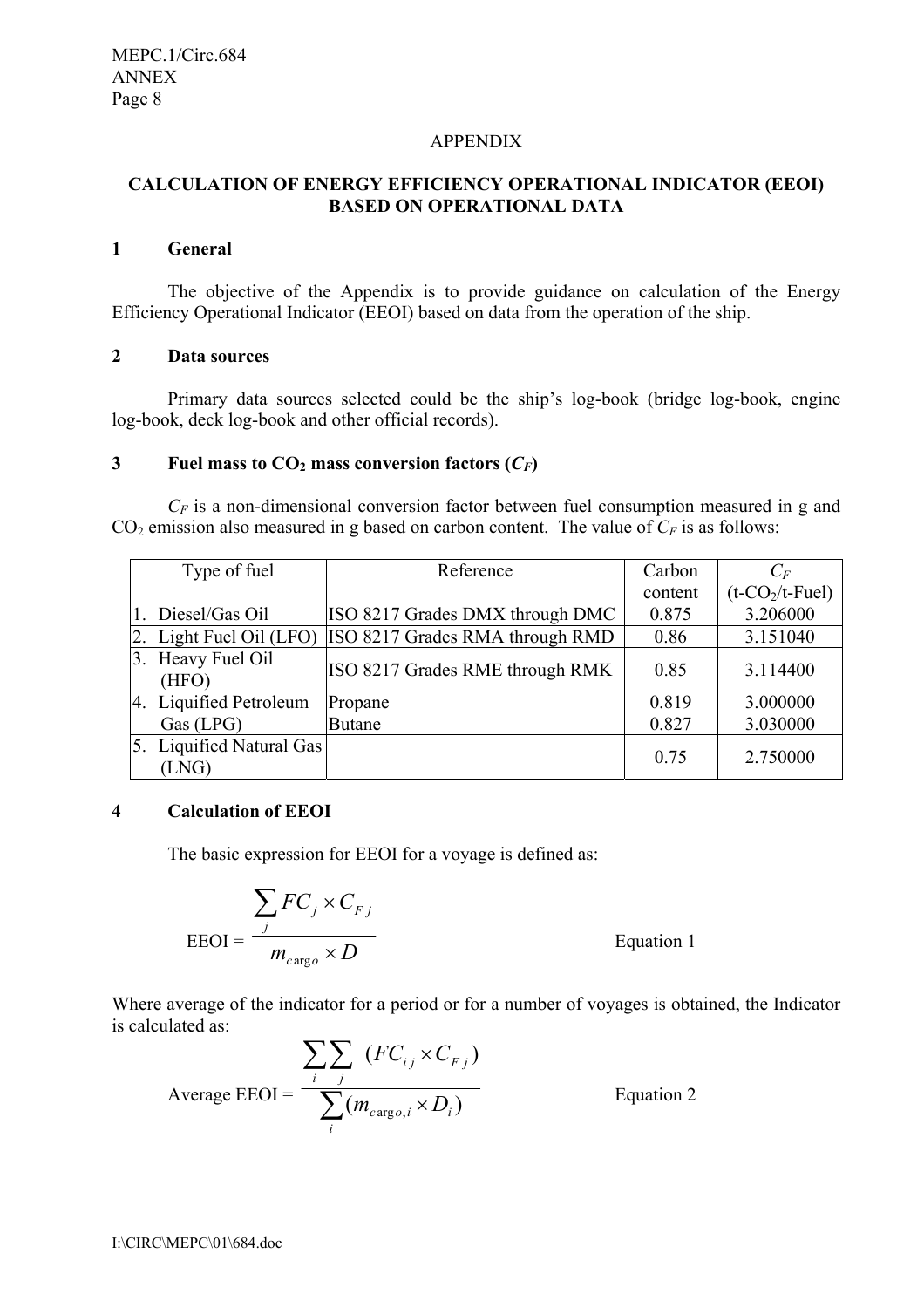Where:

- $\bullet$  *j* is the fuel type;
- $\bullet$  *i* is the voyage number;
- $FC_{ij}$  is the mass of consumed fuel *j* at voyage *i*;
- $C_{Fi}$  is the fuel mass to  $CO_2$  mass conversion factor for fuel *j*;
- *m*<sub>cargo</sub> is cargo carried (tonnes) or work done (number of TEU or passengers) or gross tonnes for passenger ships; and
- *D* is the distance in nautical miles corresponding to the cargo carried or work done.

The unit of EEOI depends on the measurement of cargo carried or work done, e.g., tonnes  $CO_2/(tonnes \cdot nautical miles)$ , tonnes  $CO_2/(TEU \cdot nautical miles)$ , tonnes  $CO_2/(person \cdot nautical)$ miles), etc.

It should be noted that Equation 2 does not give a simple average of EEOI among number of voyage *i*.

### **5 Rolling average**

Rolling average, when used, can be calculated in a suitable time period, for example one year closest to the end of a voyage for that period, or number of voyages, for example six or ten voyages, which are agreed as statistically relevant to the initial averaging period. The Rolling Average EEOI is then calculated for this period or number of voyages by Equation 2 above.

### **6 Data**

For a voyage or period, e.g., a day, data on fuel consumption/cargo carried and distance sailed in a continuous sailing pattern could be collected as shown in the reporting sheet below.